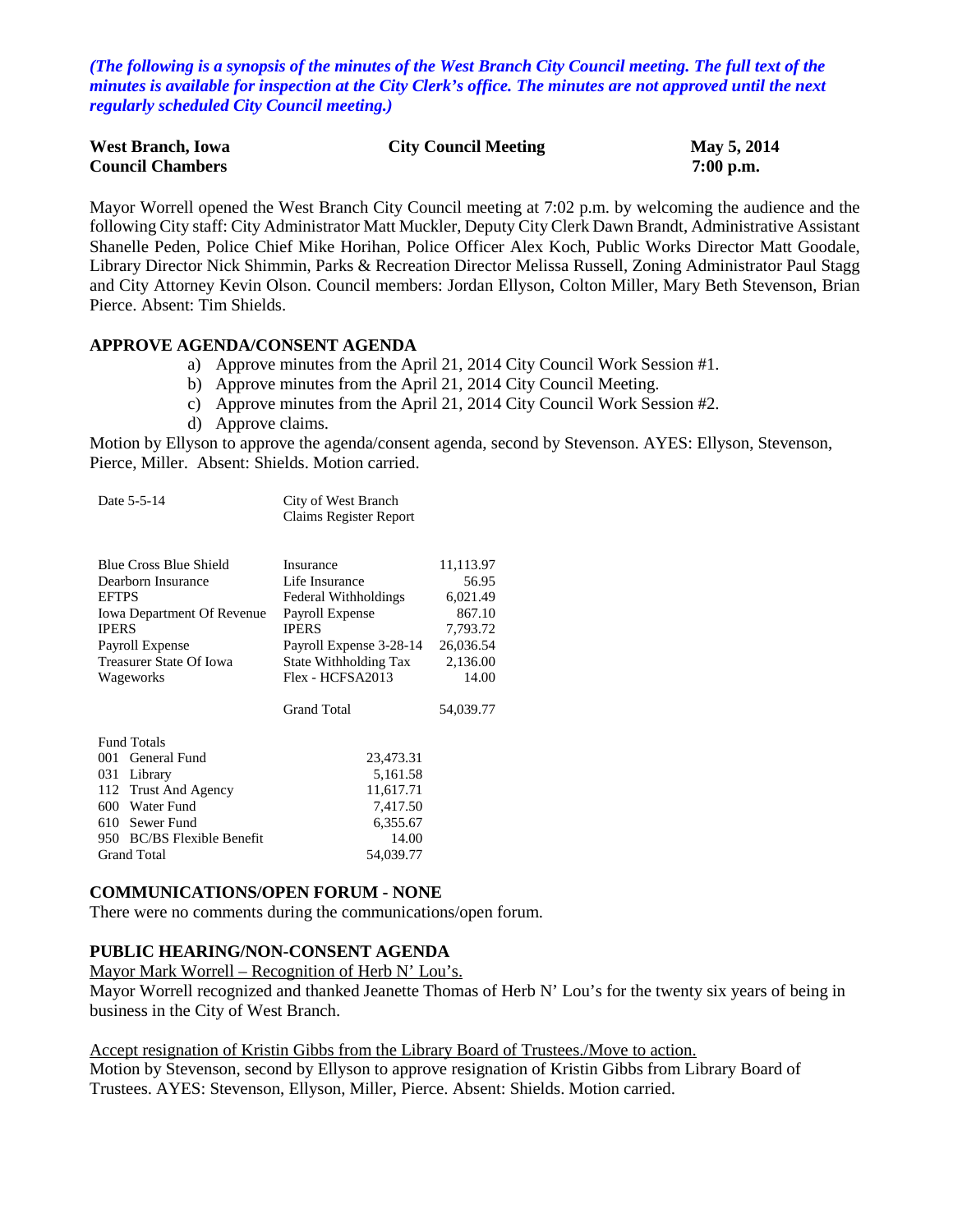Accept resignation of Monica Tylee from the Animal Control Commission./Move to action. Motion by Ellyson, second by Stevenson to approve resignation of Monica Tylee from Animal Control Commission. AYES: Ellyson, Stevenson, Pierce, Miller. Absent: Shields. Motion carried.

Mayor Mark Worrell - Appointments/Reappointments/Move to action.

i. Monica Tylee – Library Board of Trustees, June 30, 2016.

Motion by Ellyson, second by Pierce to approve appointment of Monica Tylee to Library Board of Trustees. AYES: Ellyson, Pierce, Miller, Stevenson. Absent: Shields. Motion carried.

Third Reading of Ordinance 720, amending Chapter 165 "Zoning Regulations."/Move to action. Motion by Stevenson, second by Ellyson to approve Ordinance 720. AYES: Stevenson, Ellyson, Miller, Pierce. Absent: Shields. Motion carried.

ORDINANCE NO. 720 AN ORDINANCE AMENDING CHAPTER 165 "ZONING REGULATIONS."

WHEREAS, the Zoning Board of Adjustment of the City of West Branch, Iowa, believes that a procedure for City Council review of variances would be beneficial to the Zoning Code; and

WHEREAS, the Zoning Board of Adjustment of the City of West Branch, Iowa, believes that the clarification of certain terms in the Zoning Code will lead to a clearer understanding of the Code's requirements; and

WHEREAS, the Zoning Board of Adjustment of the City of West Branch, Iowa, believes that retaining walls, that do not cause "safety or access" issues which meet certain limitations, should be allowed in at least a portion of the minimum area required for yards; and

WHEREAS, the Planning & Zoning Commission has reviewed these recommendations and concurs with the Zoning Board of Adjustment; and WHEREAS, the Planning & Zoning Commission recommends to the City Council of the City of West Branch, adoption of these amendment recommendations in the Zoning Code; and

WHEREAS, the City Council of the City of West Branch, Iowa has reviewed these recommendations and concurs with the Zoning Board of Adjustment and Planning & Zoning Commission.

NOW, THEREFORE, BE IT ORDAINED, by the City Council of the City of West Branch, Cedar County, Iowa:

Section 1. Amendment. The Code of Ordinances is hereby amended by the City Council of West Branch, Iowa by incorporating the following language to Title, "ZONING AND SUBDIVISION", Chapter 165, "ZONING REGULATIONS":

a.Section 165.22 - POWERS OF THE BOARD is hereby amended to add paragraph 8, which reads as follows:

"8. The effective date of a variance isthirty days after granted by the Zoning Board of Adjustment. The City Council may remand a decision to grant a variance to the Zoning Board of Adjustment for further study. The effective date of the variance in this case is delayed for thirty days from the date of the remand. "

b. Section 165.04 - DEFINITIONS is hereby amended by deleting subsection 165.04(37) and incorporating the following definitions into said Section 165.04:

"Fence" means — "A self-supporting manmade structure extending above ground designed to define, restrict, or prevent movement across a boundary. "

"Screen" means — "A class of fence intended to provide a visual buffer (e.g., hide utility boxes or trash containers)"

"Hedge" means — "A row of closely planted shrubs or low-growing trees that may serve as a fence."

"Retaining Wall" means - "A wall not laterally supported at the top, that resists lateral soil load and other imposed loads"

c.Section 165.11(1) - PERMITTED OBSTRUCTION IN REQUIRED YARDS - In all yards, is hereby amended by adding paragraphs F. and G., which read:

F. Fences, hedges, and walls (see Section 165.44 for requirements)

G. Retaining walls (see Section 165.44 and requirements specific to Retaining Walls in 165.44 (9))

d. Section 165.11(3) and Section 165.11(4) are hereby amended by deleting references to fences.

e.Section 165.44 FENCES is hereby amended by incorporating the following language into said Section 165.44

"165.44 FENCES / HEDGES / WALLS / RETAINING WALLS

f.Section 165.44(1) is hereby amended and reads:

Fences, hedges, and walls shall be located so no part thereof is within two (2) feet of an alley, sidewalk, or a street right-of-way, except in situations where a retaining wall is necessary for the installation of a required public sidewalk in which case the retaining wall may extend up to the sidewalk edge.

g. Section 165.44 (9) is added and reads as follows:

Retaining Walls - are subject to the following additional requirements:

a. May not extend within 4 feet of the lot line, except in situations where a retaining wall is necessary for the installation of a required public sidewalk in which case the retaining wall may extend up to the sidewalk edge.

b. If they are greater than 48" in height must also include an approved fence clearly marking the top of the wall.

- c. Will be subject to engineering review if they exceed 48" in height.
- d. Will be subject to engineering review when a Surcharge Load is present.

Section 2. Conflicts. All ordinances or parts of ordinances not specifically provided for and in conflict with the provisions of this ordinance are hereby repealed.

Section 3. Adjudication. If any section, provision, or part of this ordinance shall be adjudged to be invalid or unconstitutional, such adjudication shall not affect the validity of the ordinance as a whole or any section, provision or part thereof not adjudged invalid or unconstitutional. Section 4. Effective Date. This ordinance shall be in full force and effect after its passage, approval and publication as required by law.

Passed and approved this 5th day of May, 2014.<br>First Reading: April 7, 2014

First Reading: April 7, 2014<br>Second Reading: April 21, 2014 Second Reading: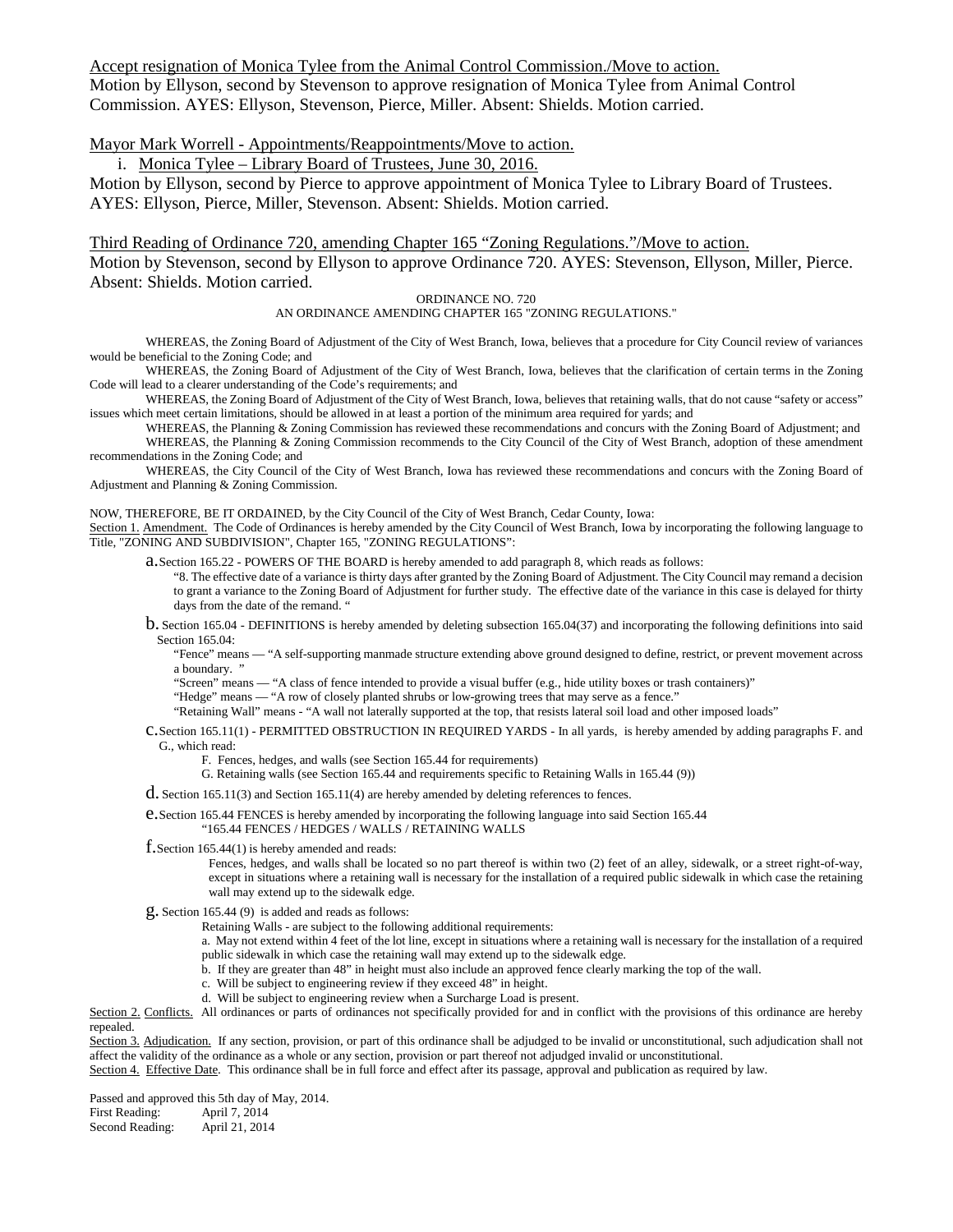ATTEST:

\_\_\_\_\_\_\_\_\_\_\_\_\_\_\_\_\_\_\_\_\_\_\_\_\_\_\_\_\_\_\_\_ Matt Muckler, City Administrator/Clerk

Second reading of Ordinance 721, amending Title Chapter 165 "Zoning Regulations."/Move to action. Motion by Ellyson, second by Stevenson to approve Ordinance 721. AYES: Ellyson, Stevenson, Pierce, Miller. Absent: Shields. Motion carried.

\_\_\_\_\_\_\_\_\_\_\_\_\_\_\_\_\_\_\_\_\_\_\_\_\_\_\_\_\_ Mark Worrell, Mayor

Second Reading of Ordinance 718, amending the Code of Ordinances of the City of West Branch by creating and incorporating a storm water utility./Move to action.

Councilperson Miller stated that Iowa City and Coralville are the only surrounding communities nearby that have a storm water utility. He is concerned that our top five users are paying 32% while the top five in Coralville are contributing 2% to 3%. He concludes that our model is designed for a larger town. Ellyson said Council was provided other community models that were similar in size and they are using the same ERU rate structure. Stevenson agreed with Ellyson and stated that the city is going to match a portion of the utility fees with general funds.

Motion by Pierce, second by Ellyson to approve Ordinance 718. AYES: Pierce, Ellyson, Stevenson. NAYS: Miller. Absent: Shields. Motion carried.

Second Reading of Ordinance 723, amending Title "Police, Fire and Emergencies," Chapter 31 "Reserve Police Force."/Move to action. Motion by Ellyson, second by Stevenson to approve Ordinance 723. Ellyson, Stevenson, Pierce, Miller. Absent: Shields. Motion carried.

Resolution 1193, approving a Memorandum of Understanding between the West Branch Community School District and the City of West Branch, Iowa regarding the Summer League Ball Program./Move to action. City Attorney Kevin Olson said the memorandum outlines the responsibilities of both parties and is for a three year period until July 2016.

Motion by Ellyson, second by Pierce to approve Resolution 1193. AYES: Ellyson, Pierce, Miller, Stevenson. Absent: Shields. Motion carried.

Resolution 1194, setting a date for consultation and a date for a public hearing on the proposed Amended and Restated West Branch Urban Renewal Plan./Move to action.

Olson explained that the TIF law requires the City to amend the urban renewal plan when projects are added. A consultation among the affected taxing entities is scheduled for Wednesday, May 14, 2014 at 5:30 p.m. A public hearing will be held at 7:00 p.m. on Monday, June 2, 2014 prior to adopting the amendment. City Administrator Matt Muckler gave an overview of the areas and projects being added and said that cost estimates are assigned to each project.

Motion by Stevenson, second by Miller to approve Resolution 1194. AYES: Stevenson, Miller, Pierce, Ellyson. Absent: Shields. Motion carried.

Resolution 1195, authorizing Internal Advance to Tax Increment Revenue Fund./Move to action.

Olson said that \$100,000 will be advanced from the General Fund in order to fund the administrative legal fees. The Advance shall be repaid in one installment out of the incremental property tax revenue fund without interest by July 1, 2015. The debt will be certified with the Cedar County Auditor.

Motion by Miller, second by Pierce to approve Resolution 1195. AYES: Miller, Pierce, Ellyson, Stevenson. Absent: Shields. Motion carried.

Resolution 1197, hiring Benjamin Litscher as a Part-Time Public Works Laborer and setting the salary for the FY 2013-2014 fiscal year./Move to action.

Ben Litscher introduced himself to the Council and said that he enjoys working outdoors and appreciates the opportunity for employment.

Motion by Stevenson, second by Ellyson to approve Resolution 1197. AYES: Stevenson, Ellyson, Miller, Pierce. Absent: Shields. Motion carried.